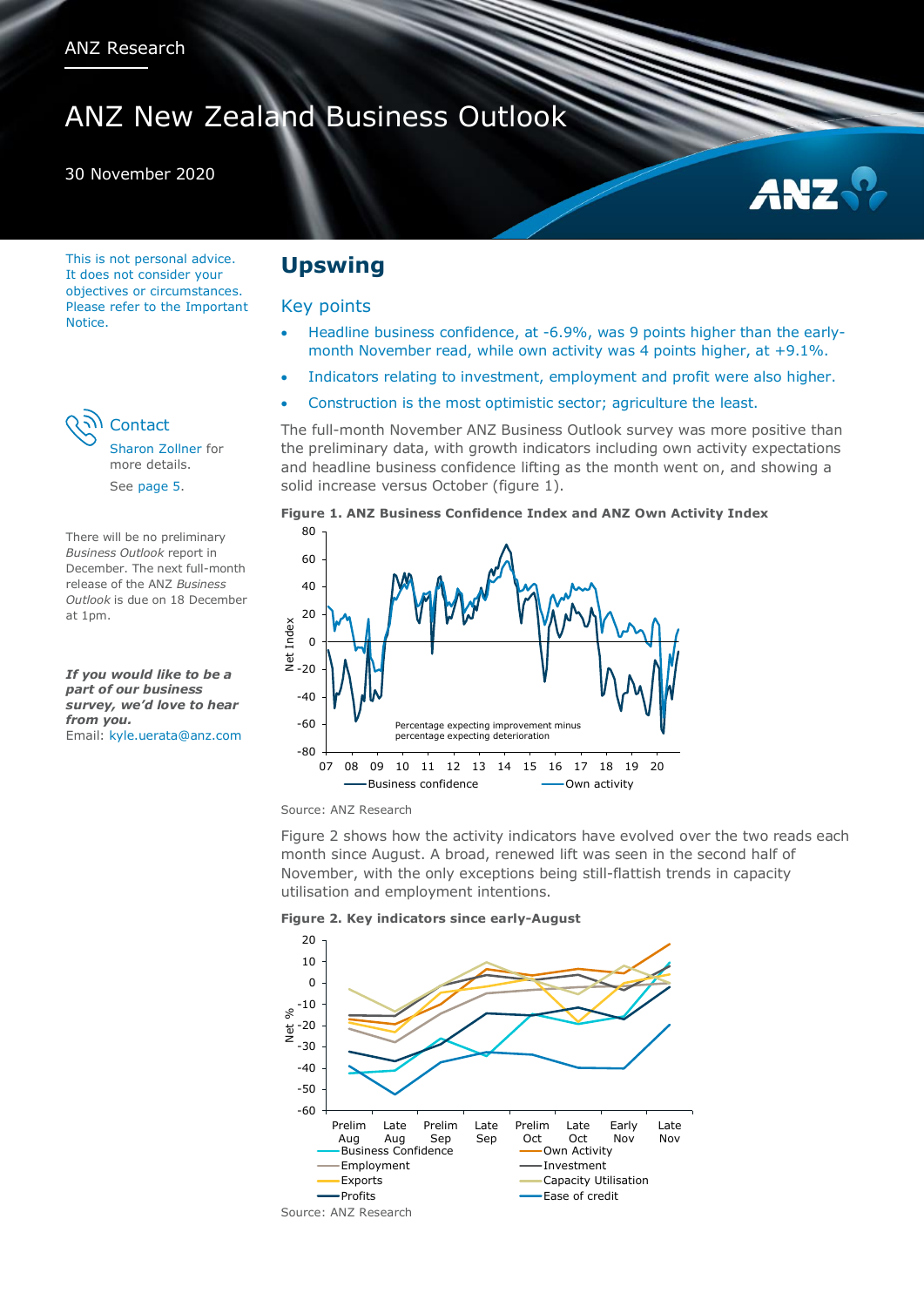Having a full month of data enables us to examine the data by sector. Our usual heat map of both levels and changes on a standardised basis (Table 1) shows a mixed picture.

- Construction remains largely a sea of green, and is by far the most positive sector. However, there was a mix of ups and downs in the survey components over the month.
- The services sector is finding the going easier after improvements across the board this month.
- Retailers are experiencing stronger activity than a year ago but remain very wary about the outlook.
- Manufacturers are doing okay but costs are high, and so are pricing intentions. Generally, activity indicators improved on last month, however.
- Agriculture is by far the most pessimistic sector relative to history, and most of its surveyed answers were weaker than October. Investment, employment and export intentions remain particular weak spots.

**Table 1. Heatmap of monthly levels and changes**

|                                 | <b>Levels</b> |            |          |         | <b>Monthly change</b>   |               |            |              |                |                 |
|---------------------------------|---------------|------------|----------|---------|-------------------------|---------------|------------|--------------|----------------|-----------------|
|                                 | <b>Retail</b> | <b>Mfg</b> | Agri     |         | <b>Constrn Services</b> | <b>Retail</b> | <b>Mfg</b> | <b>Agric</b> | <b>Constrn</b> | <b>Services</b> |
| <b>Business Confidence</b>      | $-3.8$        | 6.7        | $-52.4$  | $-3.3$  | $-6.6$                  | 17.9          | 14.5       | $-2.4$       | $-15.8$        | 10.2            |
| <b>Activity Outlook</b>         | 0.0           | 15.0       | $-9.1$   | 23.3    | 9.2                     | $-2.2$        | 13.4       | $-5.1$       | 14.5           | 3.2             |
| Activity - vs one year ago      | 9.4           | $-10.0$    | 9.1      | 43.3    | 0.0                     | 18.1          | 4.1        | $-6.9$       | $-0.8$         | 17.3            |
| Exports                         | $-6.5$        | 6.1        | $-18.2$  | $-7.1$  | 10.3                    | $-6.5$        | 13.9       | $-18.2$      | $-7.1$         | 15.4            |
| Investment                      | $-1.9$        | 5.1        | $-33.3$  | 3.3     | 4.0                     | $-11.0$       | 3.5        | $-17.3$      | $-20.2$        | 6.0             |
| Capacity Utilisation            | $-10.0$       | $-1.7$     | 0.0      | 28.6    | 9.8                     | $-12.3$       | $-1.7$     | $-8.3$       | 19.5           | 14.9            |
| <b>Residential Construction</b> | $\cdots$      | $\cdots$   | $\cdots$ | 13.0    | $\cdots$                | $\cdots$      | $\cdots$   | $\cdots$     | $-0.8$         | $\cdots$        |
| <b>Commercial Construction</b>  | $\cdots$      | $\cdots$   | $\cdots$ | 12.5    | $\cdots$                | $\cdots$      | $\cdots$   | $\cdots$     | $-6.0$         | $\cdots$        |
| Employment                      | $-3.8$        | $-8.3$     | $-22.7$  | 6.7     | 5.3                     | $-12.5$       | 1.2        | $-14.7$      | $-5.1$         | 11.4            |
| Employment - vs one year<br>ago | $-11.5$       | $-15.0$    | 0.0      | 10.0    | $-10.8$                 | 16.8          | 10.0       | $-4.0$       | $-14.2$        | 7.3             |
| Profits                         | $-17.0$       | $-6.7$     | $-54.5$  | 10.3    | $-8.6$                  | $-1.8$        | 13.6       | $-26.5$      | 4.4            | 6.2             |
| Ease of Credit                  | $-42.3$       | $-21.7$    | $-36.4$  | $-10.3$ | $-37.5$                 | $-15.6$       | 18.0       | $-0.4$       | $-4.4$         | 4.5             |
| Costs                           | 58.5          | 65.5       | 57.1     | 50.0    | 42.0                    | 4.2           | 12.4       | 13.1         | 17.6           | 0.7             |
| Pricing Intentions              | 39.6          | 32.2       | $-18.2$  | 23.3    | 25.2                    | 9.2           | $-0.6$     | $-6.2$       | 11.5           | 3.9             |

Note: the colour coding is based on standardised values that take into account the historical average and variation in each series, eg "agriculture sector employment intentions". So if, for example, a series is low compared to others but that's not unusual, it is less likely to be marked in red. The history of the activity and employment versus a year ago is unfortunately too short for historical comparisons to be meaningful but the data is included for completeness.

> Export intentions are a pressure point, and firms are also reporting some unused capacity, outside of the construction sector. However, there is not a great deal of evidence of deflationary pressure in the survey. Costs are generally rising across the board, and are not low relative to history. Pricing intentions are also not low, outside of agriculture. Inflation expectations remain too low at 1.52%, but are off their lows.

Residential construction intentions were similar to October, with 13% of firms expecting higher activity. Commercial construction firms' expected activity remains in the black, with a net 13% of firms expecting higher activity.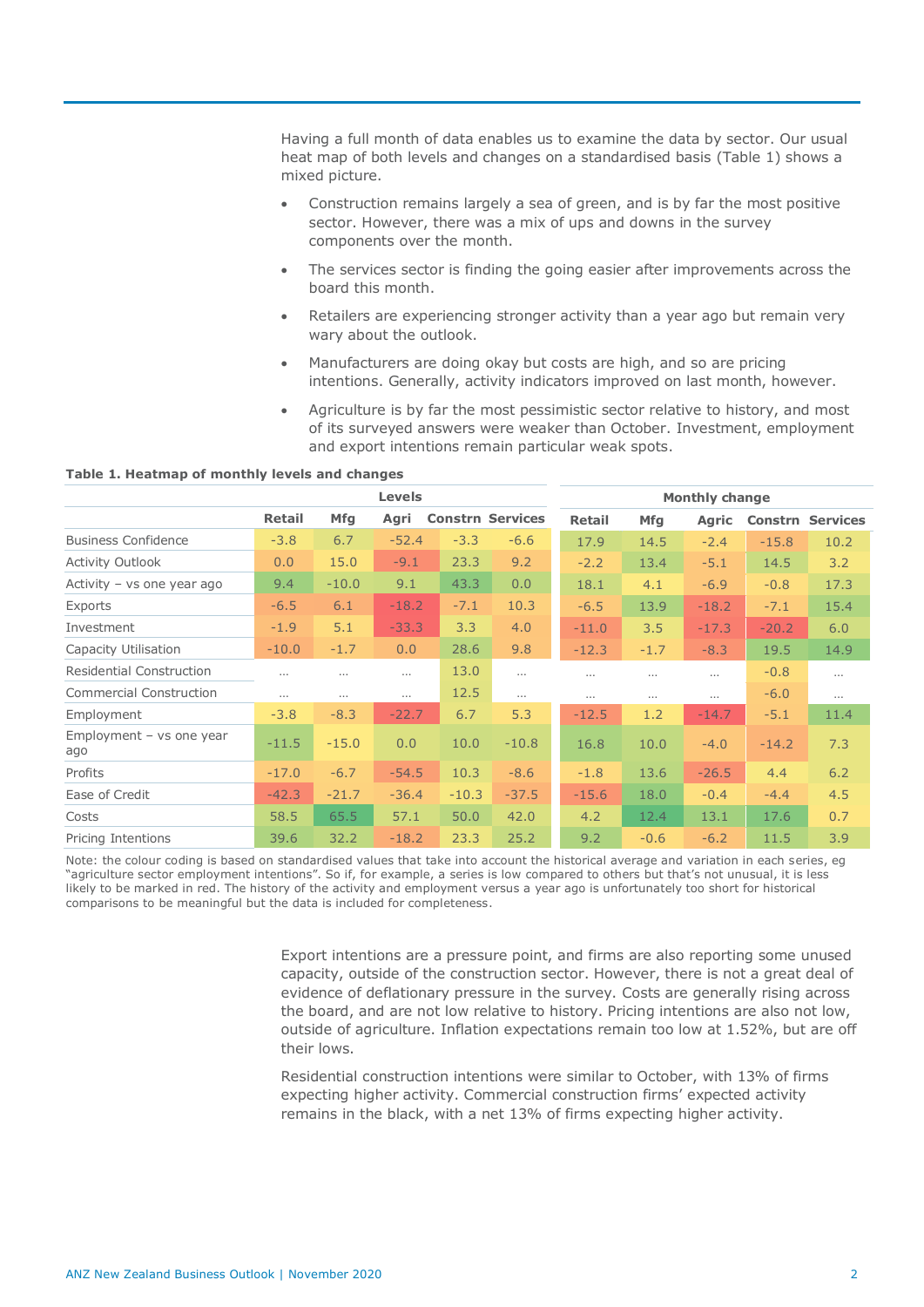### Our take

The New Zealand business sector is feeling increasingly upbeat. Business confidence is the highest since late 2017 – albeit still negative! Excellent vaccine news may have had something to do with the lift seen across the survey this month, and very likely the spending vibe associated with the still-buoyant housing market.

Tests lie ahead for the economy, still – in particular, the fallout from struggling tourism businesses, significantly disrupted freight (we'll ask firms about that specifically in next month's survey), labour shortages in pockets, and volatility in trading partner economies. It's not all fun and games out there by any means there are pockets of extreme hardship and stress. This shock has pulled the rug out completely from a small proportion of people while leaving most others unscathed. But there's no question that the New Zealand economy in aggregate has much more momentum than seemed likely only a few months ago.

Monetary and fiscal policy have undoubtedly done their jobs this year. But it's worth remembering that both work by bringing forward spending from the future. There's no free lunch, and they need to be used judiciously. The true underlying momentum of the economy should become clearer over the next few months as the impact of one-offs fade, but the case for further life-support measures is becoming less clear by the day. And that's certainly something to celebrate.

| <b>Net Balance</b>                      | Final<br>November | Prelim<br>November <sup>4</sup> | Previous<br>(October) | Retail   | <b>Mfg</b> | Agric    | Constrn | <b>Services</b> |
|-----------------------------------------|-------------------|---------------------------------|-----------------------|----------|------------|----------|---------|-----------------|
| <b>Business Confidence</b>              | $-6.9$            | $-15.6$                         | $-15.7$               | $-3.8$   | 6.7        | $-52.4$  | $-3.3$  | $-6.6$          |
| Own Activity Outlook                    | 9.1               | 4.6                             | 4.7                   | 0.0      | 15.0       | $-9.1$   | 23.3    | 9.2             |
| <b>Export Intentions</b>                | 2.4               | 0.0                             | $-3.5$                | $-6.5$   | 6.1        | $-18.2$  | $-7.1$  | 10.3            |
| <b>Investment Intentions</b>            | 0.6               | $-3.3$                          | 1.9                   | $-1.9$   | 5.1        | $-33.3$  | 3.3     | 4.0             |
| <b>Cost Expectations</b>                | 51.1              | 49.8                            | 44.4                  | 58.5     | 65.5       | 57.1     | 50.0    | 42.0            |
| Capacity Utilisation                    | 5.9               | 8.2                             | 0.0                   | $-10.0$  | $-1.7$     | 0.0      | 28.6    | 9.8             |
| <b>Residential Construction</b>         | 13.0              | $-6.2$                          | 13.8                  | $\cdots$ | $\cdots$   | $\cdots$ | 13.0    | $\cdots$        |
| <b>Commercial Construction</b>          | 12.5              | 12.5                            | 18.5                  | $\cdots$ | $\cdots$   | .        | 12.5    | $\cdots$        |
| <b>Employment Intentions</b>            | 0.0               | $-1.4$                          | $-2.5$                | $-3.8$   | $-8.3$     | $-22.7$  | 6.7     | 5.3             |
| <b>Profit Expectations</b>              | $-11.0$           | $-17.0$                         | $-14.3$               | $-17.0$  | $-6.7$     | $-54.5$  | 10.3    | $-8.6$          |
| Pricing Intentions                      | 26.1              | 25.0                            | 21.4                  | 39.6     | 32.2       | $-18.2$  | 23.3    | 25.2            |
| Ease of Credit Expectations             | $-33.0$           | $-40.1$                         | $-35.3$               | $-42.3$  | $-21.7$    | $-36.4$  | $-10.3$ | $-37.5$         |
| Inflation Expectations (%)              | 1.52              | 1.6                             | 1.38                  | 1.75     | 1.71       | 1.40     | 1.37    | 1.42            |
| Activity - same month one<br>year ago   | 4.1               | 3.2                             | $-6.2$                | 9.4      | $-10.0$    | 9.1      | 43.3    | 0.0             |
| Employment - same month<br>one year ago | $-9.2$            | $-10.3$                         | $-14.0$               | $-11.5$  | $-15.0$    | 0.0      | 10.0    | $-10.8$         |
|                                         |                   |                                 |                       |          |            |          |         |                 |

#### Survey Results November 2020

The next standard full-month release of the ANZ *Business Outlook* is due on 18 December at 1pm.

 $\overline{a}$ 

<sup>&</sup>lt;sup>4</sup> These results include data collected in the first week of the November survey and were published on 5 November.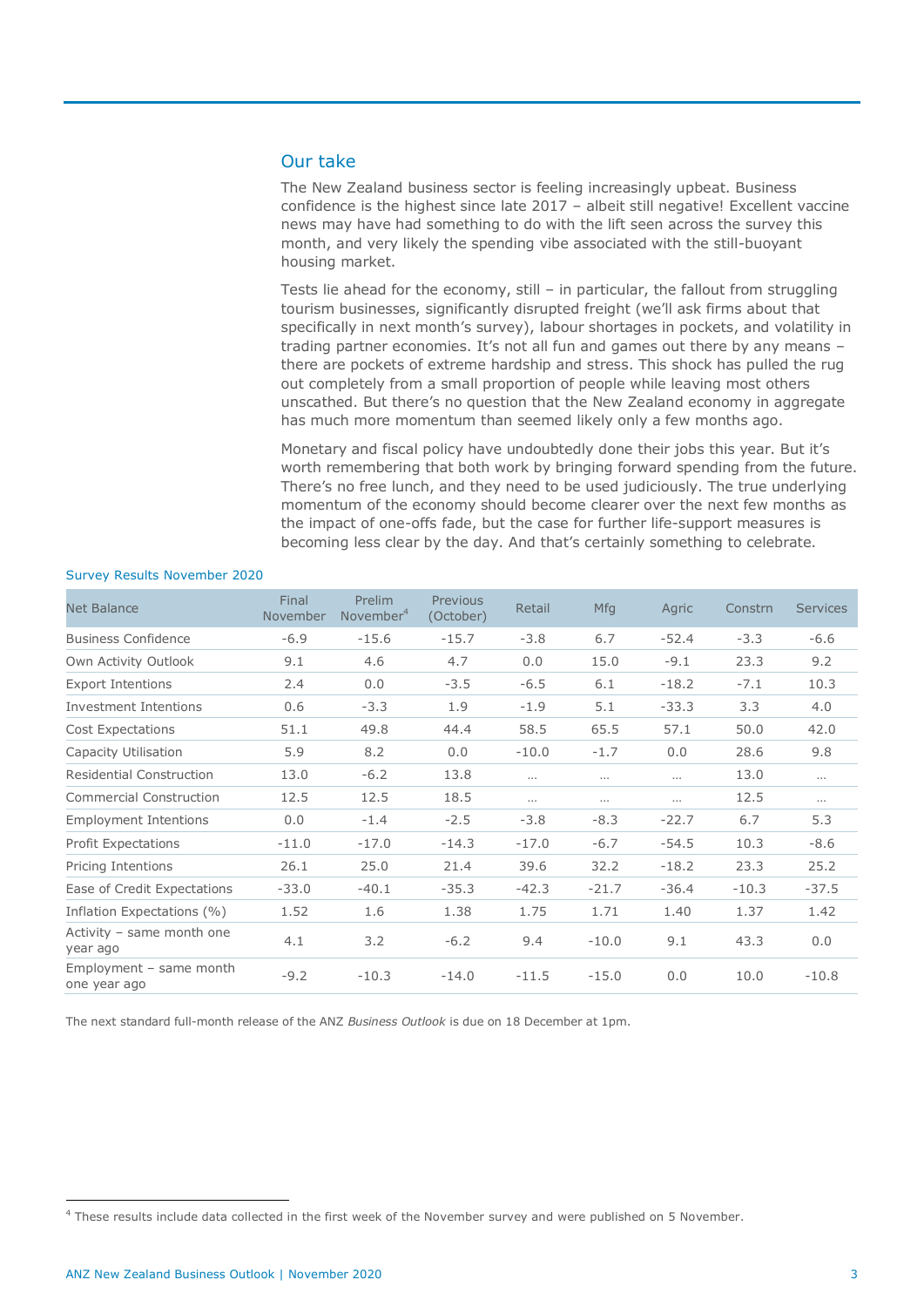



**Activity outlook index Employment and profit outlook** Total - Manufacturing - Agriculture 60 80







Source: ANZ, Statistics NZ







**Export sales volumes Investment intentions and capacity utilisation**



**Inflation expectations Experienced activity and employment**

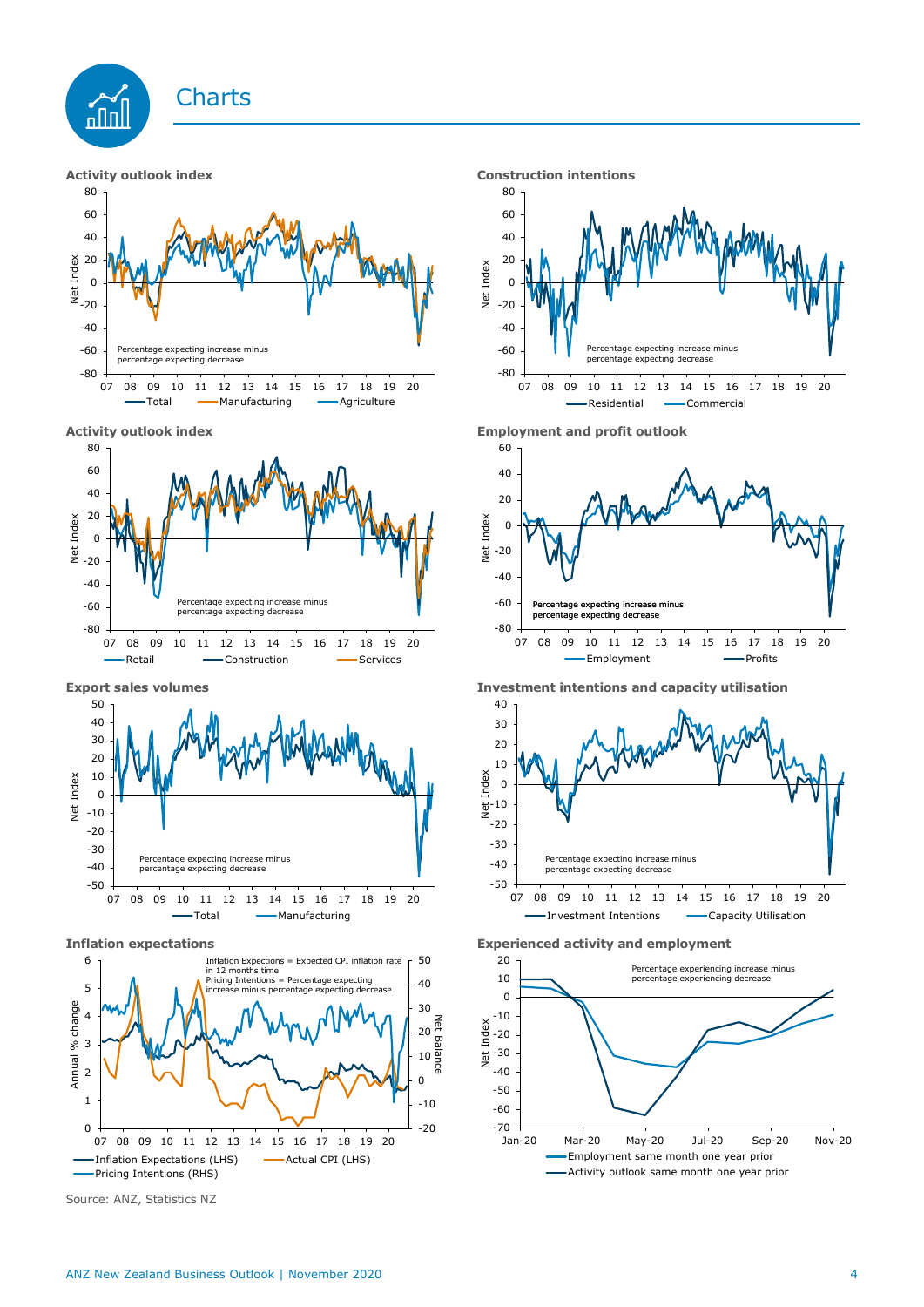## Contact us

## <span id="page-4-1"></span>Meet the team

We welcome your questions and feedback. Click [here](https://www.anz.co.nz/about-us/economic-markets-research/economics-research-team/) for more information about our team.



#### <span id="page-4-0"></span>**Sharon Zollner** Chief Economist

Follow Sharon on Twitter @sharon\_zollner

Telephone: +64 27 664 3554 Email: [sharon.zollner@anz.com](mailto:sharon.zollner@anz.com)

### **David Croy** Senior Strategist

Market developments, interest rates, FX, unconventional monetary policy, liaison with market participants.

Telephone: +64 4 576 1022 Email: [david.croy@anz.com](mailto:david.croy@anz.com)



#### **Liz Kendall**  Senior Economist

Research co-ordinator, publication strategy, property market analysis, monetary and prudential policy.

Telephone: +64 27 240 9969 Email: [elizabeth.kendall@anz.com](mailto:Elizabeth.Kendall@anz.com)



#### **Kyle Uerata** Economic Statistician

Economic statistics, ANZ proprietary data (including ANZ Business Outlook), data capability and infrastructure.

Telephone: +64 21 633 894 Email: [kyle.uerata@anz.com](mailto:Kyle.Uerata@anz.com)

General enquiries: [research@anz.com](mailto:research@anz.com) Follow ANZ Research @ANZ\_Research (global)

## **Susan Kilsby** Agricultural Economist

Primary industry developments and outlook, structural change and regulation, liaison with industry.

Telephone: +64 21 633 469 Email: [susan.kilsby@anz.com](mailto:susan.kilsby@anz.com)



**Miles Workman**  Senior Economist

Macroeconomic forecast coordinator, fiscal policy, economic risk assessment and credit developments.

Telephone: +64 21 661 792 Email: [miles.workman@anz.com](mailto:miles.workman@anz.com)

#### **Natalie Denne** PA / Desktop Publisher

Business management, general enquiries, mailing lists, publications, chief economist's diary.

Telephone: +64 21 253 6808 Email: [natalie.denne@anz.com](mailto:natalie.denne@anz.com)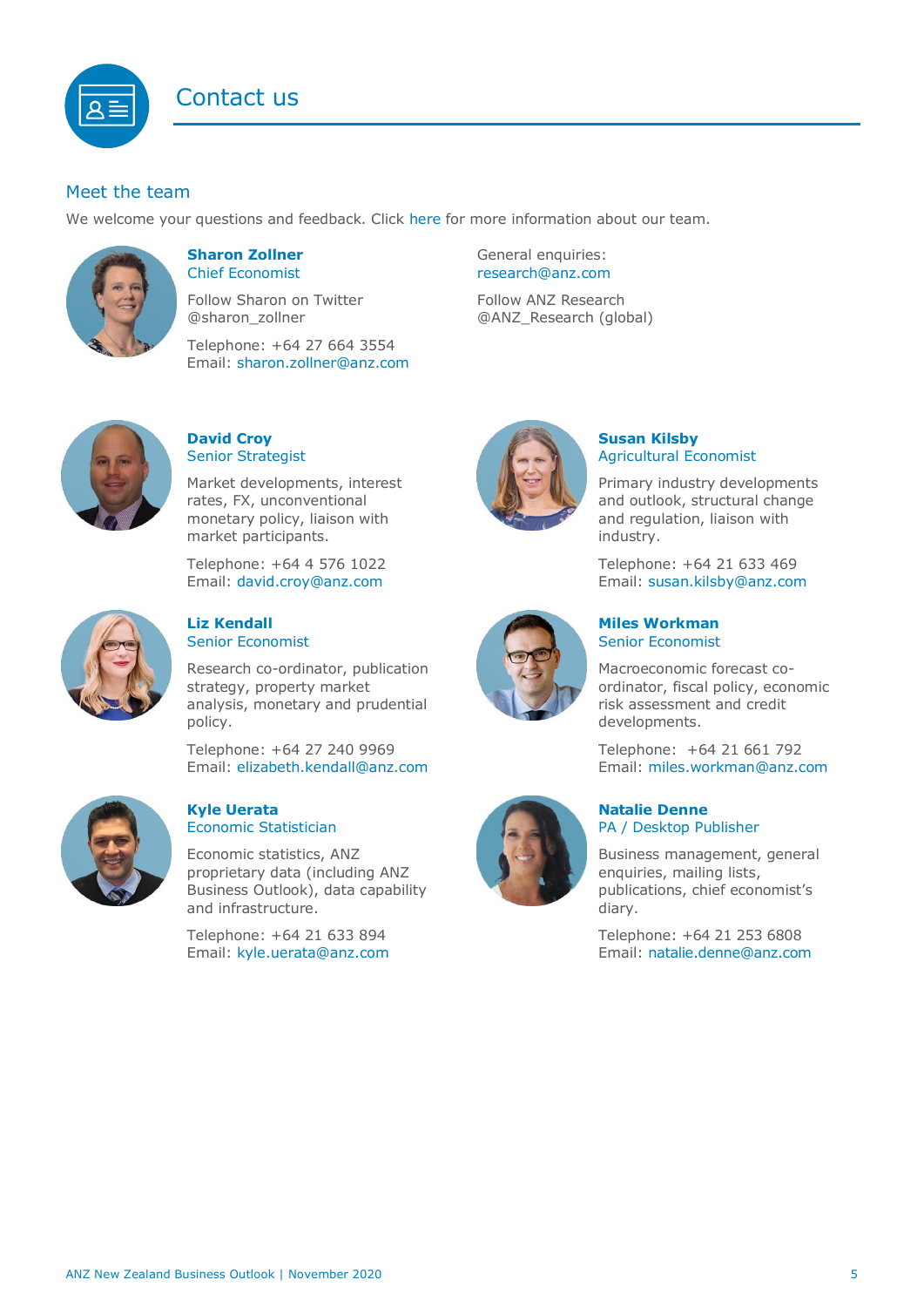Important notice



**This document is intended for ANZ's Institutional, Markets and Private Banking clients. It should not be forwarded, copied or distributed. The information in this document is general in nature, and does not constitute personal financial product advice or take into account your objectives, financial situation or needs.** 

This document may be restricted by law in certain jurisdictions. Persons who receive this document must inform themselves about and observe all relevant restrictions.

**Disclaimer for all jurisdictions:** This document is prepared and distributed in your country/region by either: Australia and New Zealand Banking Group Limited (ABN11 005 357 522) (**ANZ**); or its relevant subsidiary or branch (each, an **Affiliate**), as appropriate or as set out below.

This document is distributed on the basis that it is only for the information of the specified recipient or permitted user of the relevant website (**recipients**).

This document is solely for informational purposes and nothing contained within is intended to be an invitation, solicitation or offer by ANZ to sell, or buy, receive or provide any product or service, or to participate in a particular trading strategy.

Distribution of this document to you is only as may be permissible by the laws of your jurisdiction, and is not directed to or intended for distribution or use by recipients resident or located in jurisdictions where its use or distribution would be contrary to those laws or regulations, or in jurisdictions where ANZ would be subject to additional licensing or registration requirements. Further, the products and services mentioned in this document may not be available in all countries.

ANZ in no way provides any financial, legal, taxation or investment advice to you in connection with any product or service discussed in this document. Before making any investment decision, recipients should seek independent financial, legal, tax and other relevant advice having regard to their particular circumstances.

Whilst care has been taken in the preparation of this document and the information contained within is believed to be accurate, ANZ does not represent or warrant the accuracy or completeness of the information Further, ANZ does not accept any responsibility to inform you of any matter that subsequently comes to its notice, which may affect the accuracy of the information in this document.

Preparation of this document and the opinions expressed in it may involve material elements of subjective judgement and analysis. Unless specifically stated otherwise: they are current on the date of this document and are subject to change without notice; and, all price information is indicative only. Any opinions expressed in this document are subject to change at any time without notice.

ANZ does not guarantee the performance of any product mentioned in this document. All investments entail a risk and may result in both profits and losses. Past performance is not necessarily an indicator of future performance. The products and services described in this document may not be suitable for all investors, and transacting in these products or services may be considered risky.

ANZ expressly disclaims any responsibility and shall not be liable for any loss, damage, claim, liability, proceedings, cost or expense (Liability) arising directly or indirectly and whether in tort (including negligence), contract, equity or otherwise out of or in connection with this document to the extent permissible under relevant law. Please note, the contents of this document have not been reviewed by any regulatory body or authority in any jurisdiction.

ANZ and its Affiliates may have an interest in the subject matter of this document. They may receive fees from customers for dealing in the products or services described in this document, and their staff and introducers of business may share in such fees or remuneration that may be influenced by total sales, at all times received and/or apportioned in accordance with local regulatory requirements. Further, they or their customers may have or have had interests or long or short positions in the products or services described in this document, and may at any time make purchases and/or sales in them as principal or agent, as well as act (or have acted) as a market maker in such products. This document is published in accordance with ANZ's policies on conflicts of interest and ANZ maintains appropriate information barriers to control the flow of information between businesses within it and its Affiliates.

Your ANZ point of contact can assist with any questions about this document including for further information on these disclosures of interest.

**Country/region specific information:** Unless stated otherwise, this document is distributed by Australia and New Zealand Banking Group Limited (**ANZ**).

Australia. ANZ holds an Australian Financial Services licence no. 234527. For a copy of ANZ's Financial Services Guide please [click here](http://www.anz.com/documents/AU/aboutANZ/FinancialServicesGuide.pdf) or request from your ANZ point of contact.

**Brazil, Brunei, India, Japan, Kuwait, Malaysia, Switzerland, Taiwan.** This document is distributed in each of these jurisdictions by ANZ on a cross-border basis.

**European Economic Area (EEA):** *United Kingdom.* ANZ is authorised in the United Kingdom by the Prudential Regulation Authority (**PRA**) and is subject to regulation by the Financial Conduct Authority (**FCA**) and limited regulation by the PRA. Details about the extent of our regulation by the PRA are available from us on request. This document is distributed in the United Kingdom by Australia and New Zealand Banking Group Limited ANZ solely for the information of persons who would come within the FCA definition of "eligible counterparty" or "professional client". It is not intended for and must not be distributed to any person who would come within the FCA definition of "retail client". Nothing here excludes or restricts any duty or liability to a customer which ANZ may have under the UK Financial Services and Markets Act 2000 or under the regulatory system as defined in the Rules of the Prudential Regulation Authority (**PRA**) and the FCA. ANZ is authorised in the United Kingdom by the PRA and is subject to regulation by the FCA and limited regulation by the PRA. Details about the extent of our regulation by the PRA are available from us on request.

Fiji. For Fiji regulatory purposes, this document and any views and recommendations are not to be deemed as investment advice. Fiji investors must seek licensed professional advice should they wish to make any investment in relation to this document.

**Hong Kong.** This publication is issued or distributed in Hong Kong by the Hong Kong branch of ANZ, which is registered at the Hong Kong Monetary Authority to conduct Type 1 (dealing in securities), Type 4 (advising on securities) and Type 6 (advising on corporate finance) regulated activities. The contents of this publication have not been reviewed by any regulatory authority in Hong Kong.

**India.** If this document is received in India, only you (the specified recipient) may print it provided that before doing so, you specify on it your name and place of printing.

**Myanmar.** This publication is intended to be general and part of ANZ's customer service and marketing activities when implementing its functions as a licensed bank. This publication is not Securities Investment Advice (as that term is defined in the Myanmar Securities Transaction Law 2013).

**New Zealand.** This document is intended to be of a general nature, does not take into account your financial situation or goals, and is not a personalised adviser service under the Financial Advisers Act 2008 (**FAA**).